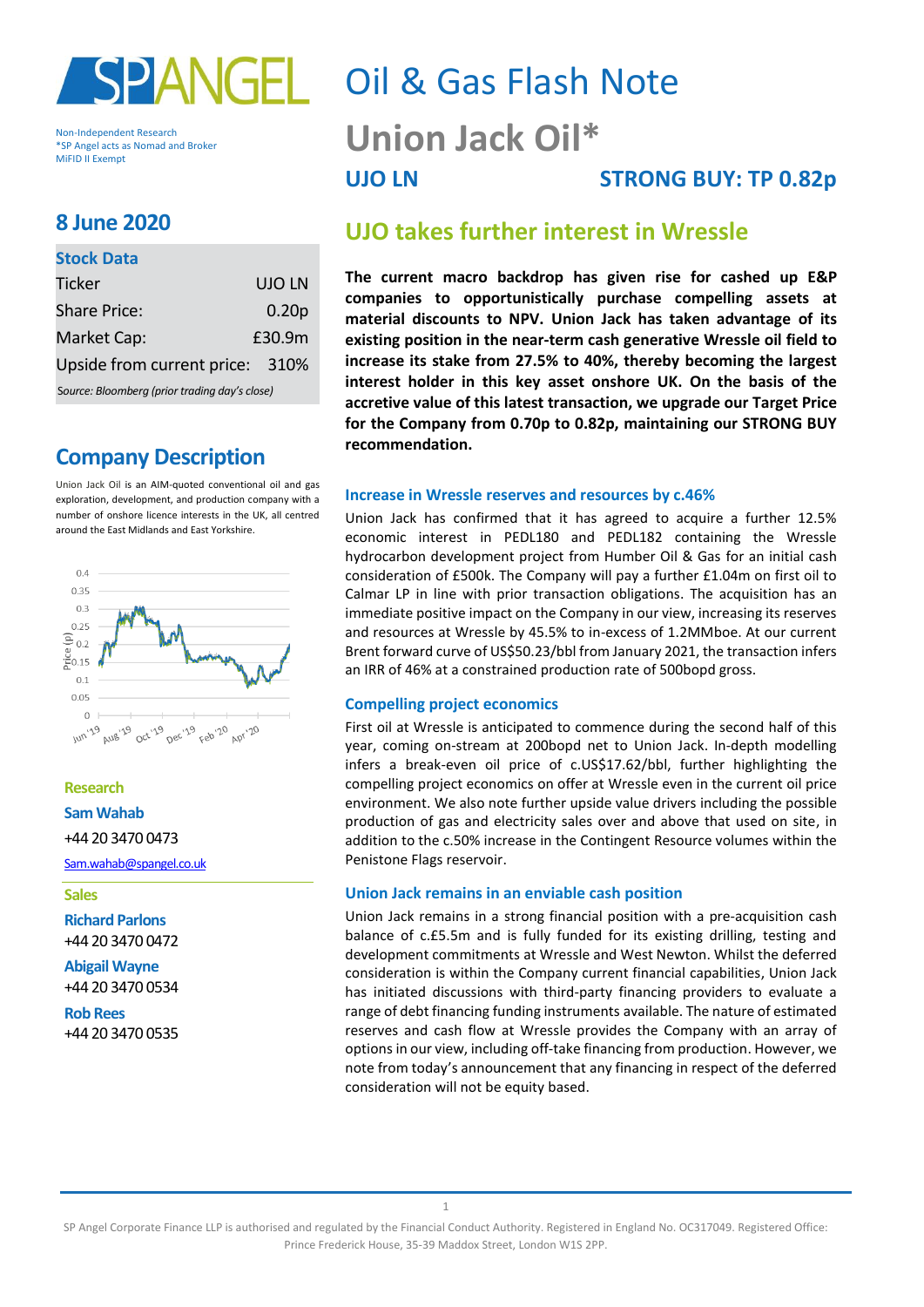## **UPDATED VALUATION AND RECOMMENDATION**

Our sum-of-the-parts valuation infer a 310% upside case to the Company's current share price

Our core valuation focuses on UJO's interests in West Newton, Biscathorpe, and Wressle

Our updated valuation of Union Jack implies a risked sum-of-the-parts of 0.82p/share (c.£126m mkt cap.), a 17% increase on our last reported valuation of 0.70p/share. The upgrade takes account of the increase in the Company's interest in Wressle, in addition to a downward revision on our oil price outlook. We also highlight that Union Jack has exposure to two other low risk 'company maker' acreage positions (West Newton and Biscathorpe), underpinned by a broader portfolio of valuable production (Keddington 55% and Fiskerton Airfield 20%), exploration and development targets and further production upside, especially in respect of Keddington.

#### SOTP Valuation Matrix

| <b>NAV</b>                        | £m     | p/shr  |
|-----------------------------------|--------|--------|
| Wressle DCF                       | 4.73   | 0.03   |
| Biscathorpe - Appraisal           | 15.40  | 0.10   |
| West Newton - Appraisal (Oil)     | 76.25  | 0.49   |
| West Newton – Appraisal (Gas)     | 16.62  | 0.11   |
| Wressle - Appraisal               | 12.18  | 0.08   |
| Cash (pre-acquisition)            | 5.50   | 0.04   |
| Wressle acquisition consideration | (0.50) | (0.00) |
| Deferred consideration            | (1.04) | (0.01) |
| G&A - 5YR                         | (2.67) | (0.02) |
| <b>Total NAV</b>                  | 126.46 | 0.82   |

*Source: SP Angel estimates*

The Company's portfolio is diversified across lower risk production and appraisal projects, underpinned by medium risk exploration assets, in known basins.

### SOTP Waterfall Chart



*Source: SP Angel estimates*

2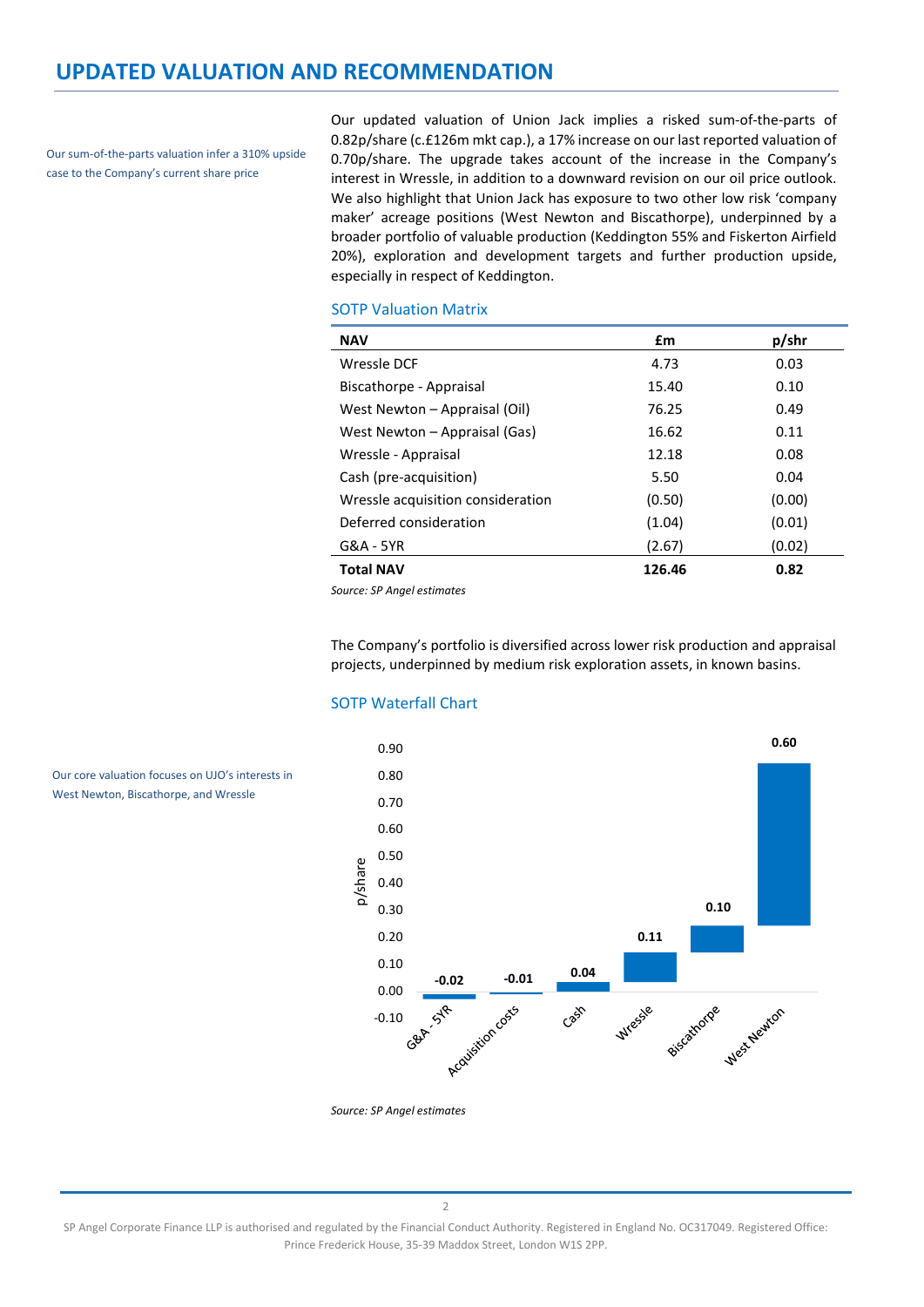Our core valuation focuses on Union Jack's interests in West Newton, Biscathorpe, and Wressle, where it holds material 2P reserves and 2C contingent resources. Whilst West Newton makes up the bulk of Union Jack's Risked NAV, the Company's forward plan includes the maturation of all three key project positions within the short to medium term.

# Valuation Methodology

We value Union Jack using a combination of a Discounted Cash Flow (DCF) (Reserves) and Risked Net Asset Valuation (RNAV) (Contingent Resources). At this stage we do not value the Company's prospective resource base given the early stage nature of these assets. We also include a valuation of the Company's financial assets and liabilities. We use the following assumptions in our financial model:

| <b>Metric</b>                   | <b>Assumption</b>           |  |  |  |  |
|---------------------------------|-----------------------------|--|--|--|--|
| Shares in issue (m)             | 15,441                      |  |  |  |  |
| LT exchange $\frac{2}{5}$ / £   | 1.29                        |  |  |  |  |
| Bcf/Mmboe                       | 5.80                        |  |  |  |  |
| LT Oil Price/bbl                | US\$45.83/bbl - flex 2% per |  |  |  |  |
|                                 | annum                       |  |  |  |  |
| NBP gas pricing                 | US\$6/Mcf                   |  |  |  |  |
| NPV/boe discount factor         | 10%                         |  |  |  |  |
| Inflation                       | 2%                          |  |  |  |  |
| Recovery rate at West Newton    | 24%                         |  |  |  |  |
| First commercial oil at Wressle | 2H 2020                     |  |  |  |  |

*Source: SP Angel estimates*

Given the significant value ascribed at West Newton, we highlight that we have applied a conservative 24% recovery rate on the OIIP at this project. This has been derived from analysing recovery rates at analogous fields with similar reservoir characteristics.

The identification of two major depositional cycles within the West Newton Kirkham Abbey reservoir, indicate strong similarities to the Ca2 carbonate platform/slope analogues from Northwest Germany; and two major depositional cycles and the Main Dolomite of the LMG field complex in Poland (gas and oil distribution).

The recovery rates here range from 19% to 28%, we have therefore taken the prudent stance of inferring the median view of the two rates to infer a 24% recovery rate for West Newton. In our updated RENAV, we have valued the base case of the updated resource report (146.4MMbbls of oil and 211.5Bcf of gas) and converted both components to derive a gross in place volume of 183MMboe ahead of applying our recovery rate.

In line with our coverage universe, we value UJO using a combination of DCF and RENAV valuation techniques

SP Angel Corporate Finance LLP is authorised and regulated by the Financial Conduct Authority. Registered in England No. OC317049. Registered Office: Prince Frederick House, 35-39 Maddox Street, London W1S 2PP.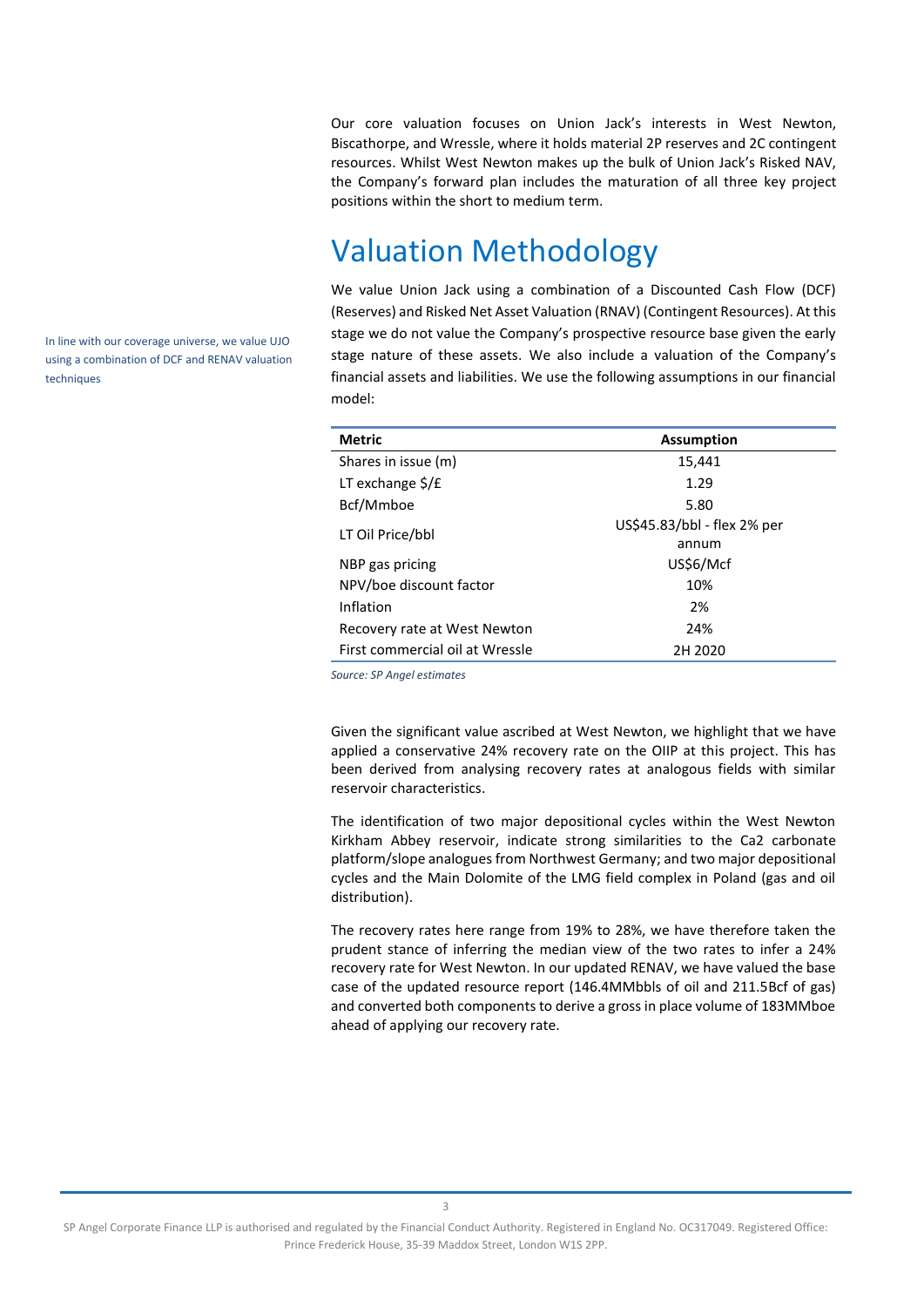| <b>Field</b>                             | <b>Interest</b> | <b>Net</b><br><b>Resource</b><br>Oil (Mmbo) | Net<br><b>Resource</b><br>Gas (Bcf) | Geoglogical<br><b>CoS</b> | <b>NPV</b><br>10%<br>\$/boe | <b>Unrisked</b><br><b>NPV</b><br><b>US\$m</b> | <b>Risked</b><br><b>NPV</b><br>US\$m | Net<br><b>Risked</b><br>£m | Net<br><b>Risked</b><br>p/shr |
|------------------------------------------|-----------------|---------------------------------------------|-------------------------------------|---------------------------|-----------------------------|-----------------------------------------------|--------------------------------------|----------------------------|-------------------------------|
| <b>Reserves</b>                          |                 |                                             |                                     |                           |                             |                                               |                                      |                            |                               |
| Wressle                                  | 40.00%          | 0.26                                        |                                     | 100%                      | 22.91                       | 5.96                                          | 5.96                                 | 4.73                       | 0.03                          |
| <b>Total Reserves</b>                    |                 | 0.26                                        |                                     |                           |                             | 5.96                                          | 5.96                                 | 4.73                       | 0.03                          |
| <b>Appraisal &amp; Development</b>       |                 |                                             |                                     |                           |                             |                                               |                                      |                            |                               |
| Biscathorpe - Appraisal                  | 22.00%          | 3.08                                        |                                     | 75%                       | 8.40                        | 25.87                                         | 19.40                                | 15.40                      | 0.10                          |
| West Newton - Appraisal (Oil)            | 16.665%         | 5.87                                        |                                     | 90%                       | 18.20                       | 106.75                                        | 96.07                                | 76.25                      | 0.49                          |
| West Newton – Appraisal (Gas)            | 16.665%         |                                             | 50.76                               | 90%                       | 5.72                        | 23.26                                         | 20.94                                | 16.02                      | 0.11                          |
| Wressle - Appraisal                      | 40.00%          | 0.51                                        |                                     | 90%                       | 22.91                       | 17.05                                         | 15.34                                | 12.18                      | 0.08                          |
| <b>Total Appraisal &amp; Development</b> |                 | 51.04                                       | 50.76                               |                           |                             | 172.93                                        | 151.75                               | 120.44                     | 0.78                          |
| <b>Total RENAV</b>                       |                 | 51.69                                       | 50.76                               |                           |                             | 178.88                                        | 157.71                               | 125.17                     | 0.81                          |

*Source: SP Angel estimates*

# We upgrade our Target Price from 0.70p to 0.82p and maintain our STRONG BUY recommendation

We upgrade our TP to 0.82p and maintain our STRONG BUY recommendation

In our view Union Jack's shares offer investors a low-cost entry point into a growing producer with a high impact appraisal and production testing programme. Clearly today's announced increase in the Company's working interest at Wressle has had a material positive effect on our valuation, however we see considerable near-term running room in the share price to come given its planned activity at West Newton. We therefore increase our target price to 0.82p and maintain our STRONG BUY recommendation.